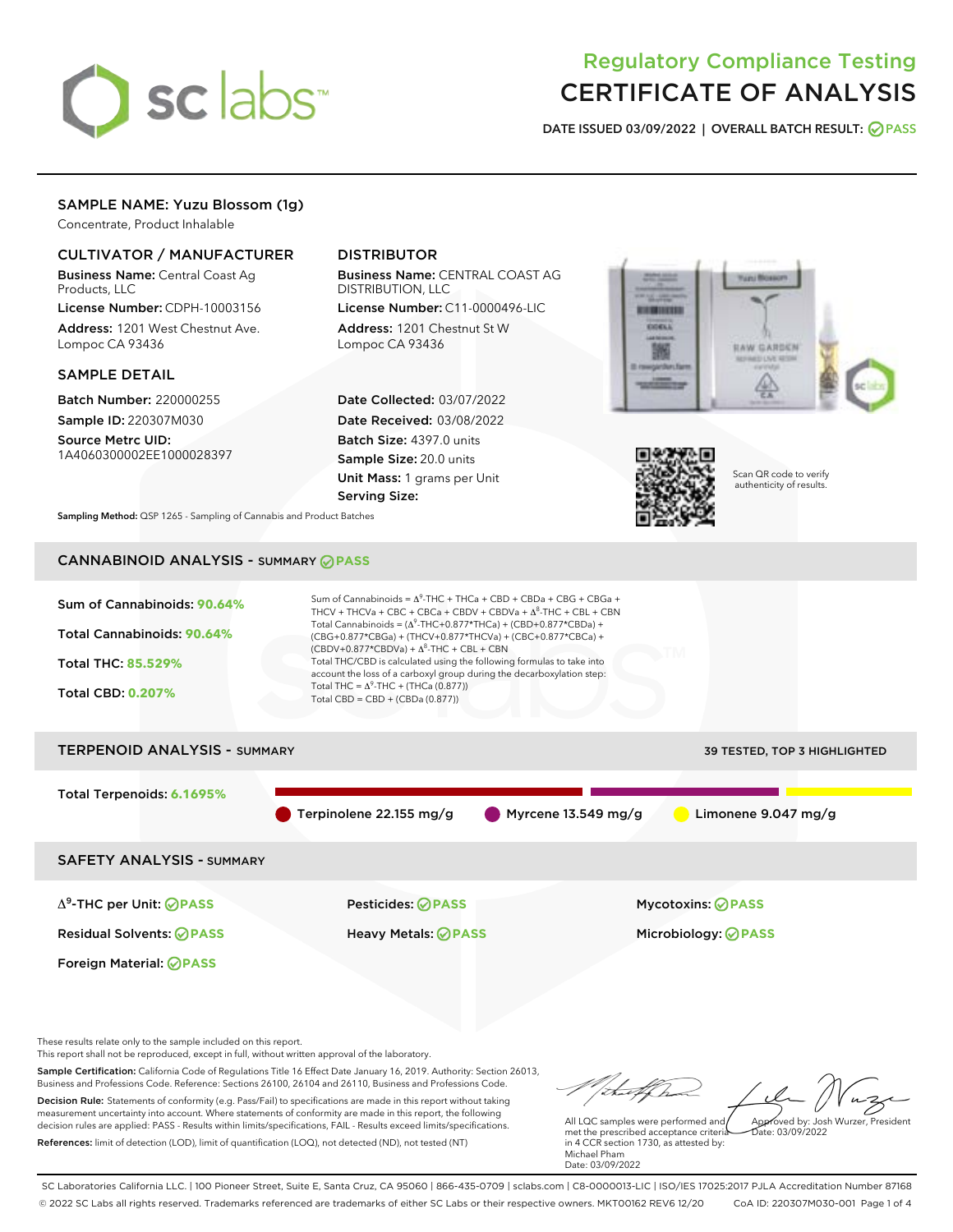



YUZU BLOSSOM (1G) | DATE ISSUED 03/09/2022 | OVERALL BATCH RESULT: ○ PASS

#### CANNABINOID TEST RESULTS - 03/08/2022 2 PASS

Tested by high-performance liquid chromatography with diode-array detection (HPLC-DAD). **Method:** QSP 1157 - Analysis of Cannabinoids by HPLC-DAD

#### TOTAL CANNABINOIDS: **90.64%** Total Cannabinoids (Total THC) + (Total CBD) +

(Total CBG) + (Total THCV) + (Total CBC) +  $(Total CBDV) +  $\Delta^8$ -THC + CBL + CBN$ 

TOTAL THC: **85.529%** Total THC (Δ<sup>9</sup> -THC+0.877\*THCa)

TOTAL CBD: **0.207%** Total CBD (CBD+0.877\*CBDa)

TOTAL CBG: 4.372% Total CBG (CBG+0.877\*CBGa)

TOTAL THCV: 0.39% Total THCV (THCV+0.877\*THCVa)

TOTAL CBC: ND Total CBC (CBC+0.877\*CBCa)

TOTAL CBDV: ND Total CBDV (CBDV+0.877\*CBDVa)

| <b>COMPOUND</b>  | LOD/LOQ<br>(mg/g)          | <b>MEASUREMENT</b><br><b>UNCERTAINTY</b><br>(mg/g) | <b>RESULT</b><br>(mg/g) | <b>RESULT</b><br>(%) |
|------------------|----------------------------|----------------------------------------------------|-------------------------|----------------------|
| $\Lambda^9$ -THC | 0.06/0.26                  | ±22.922                                            | 855.29                  | 85.529               |
| <b>CBG</b>       | 0.06/0.19                  | ±1.342                                             | 43.72                   | 4.372                |
| <b>THCV</b>      | 0.1/0.2                    | ±0.15                                              | 3.9                     | 0.39                 |
| <b>CBD</b>       | 0.07/0.29                  | ±0.075                                             | 2.07                    | 0.207                |
| <b>CBN</b>       | 0.1 / 0.3                  | ±0.07                                              | 1.4                     | 0.14                 |
| $\Delta^8$ -THC  | 0.1 / 0.4                  | N/A                                                | <b>ND</b>               | <b>ND</b>            |
| <b>THCa</b>      | 0.05/0.14                  | N/A                                                | <b>ND</b>               | <b>ND</b>            |
| <b>THCVa</b>     | 0.07 / 0.20                | N/A                                                | <b>ND</b>               | <b>ND</b>            |
| <b>CBDa</b>      | 0.02/0.19                  | N/A                                                | <b>ND</b>               | <b>ND</b>            |
| <b>CBDV</b>      | 0.04 / 0.15                | N/A                                                | <b>ND</b>               | <b>ND</b>            |
| <b>CBDVa</b>     | 0.03 / 0.53                | N/A                                                | <b>ND</b>               | <b>ND</b>            |
| <b>CBGa</b>      | 0.1 / 0.2                  | N/A                                                | <b>ND</b>               | <b>ND</b>            |
| <b>CBL</b>       | 0.06 / 0.24                | N/A                                                | <b>ND</b>               | <b>ND</b>            |
| <b>CBC</b>       | 0.2 / 0.5                  | N/A                                                | <b>ND</b>               | <b>ND</b>            |
| <b>CBCa</b>      | 0.07 / 0.28                | N/A                                                | <b>ND</b>               | <b>ND</b>            |
|                  | <b>SUM OF CANNABINOIDS</b> |                                                    | 906.4 mg/g              | 90.64%               |

#### **UNIT MASS: 1 grams per Unit**

| $\Delta^9$ -THC per Unit               | 1100 per-package limit | 855.29 mg/unit | <b>PASS</b> |
|----------------------------------------|------------------------|----------------|-------------|
| <b>Total THC per Unit</b>              |                        | 855.29 mg/unit |             |
| <b>CBD per Unit</b>                    |                        | $2.07$ mg/unit |             |
| <b>Total CBD per Unit</b>              |                        | $2.07$ mg/unit |             |
| <b>Sum of Cannabinoids</b><br>per Unit |                        | 906.4 mg/unit  |             |
| <b>Total Cannabinoids</b><br>per Unit  |                        | 906.4 mg/unit  |             |

# TERPENOID TEST RESULTS - 03/09/2022

Terpene analysis utilizing gas chromatography-flame ionization detection (GC-FID). **Method:** QSP 1192 - Analysis of Terpenoids by GC-FID

| <b>COMPOUND</b>         | LOD/LOQ<br>(mg/g) | <b>MEASUREMENT</b><br><b>UNCERTAINTY</b><br>(mg/g) | <b>RESULT</b><br>(mg/g)                         | <b>RESULT</b><br>(%) |
|-------------------------|-------------------|----------------------------------------------------|-------------------------------------------------|----------------------|
| Terpinolene             | 0.008 / 0.026     | ±0.3523                                            | 22.155                                          | 2.2155               |
| <b>Myrcene</b>          | 0.008 / 0.025     | ±0.1355                                            | 13.549                                          | 1.3549               |
| Limonene                | 0.005 / 0.016     | ±0.1004                                            | 9.047                                           | 0.9047               |
| $\beta$ -Caryophyllene  | 0.004 / 0.012     | ±0.1320                                            | 4.764                                           | 0.4764               |
| $\beta$ -Pinene         | 0.004 / 0.014     | ±0.0190                                            | 2.130                                           | 0.2130               |
| $\alpha$ -Humulene      | 0.009/0.029       | ±0.0348                                            | 1.391                                           | 0.1391               |
| $\alpha$ -Pinene        | 0.005 / 0.017     | ±0.0076                                            | 1.135                                           | 0.1135               |
| β-Ocimene               | 0.006 / 0.020     | ±0.0267                                            | 1.069                                           | 0.1069               |
| Linalool                | 0.009 / 0.032     | ±0.0242                                            | 0.819                                           | 0.0819               |
| $\alpha$ -Phellandrene  | 0.006 / 0.020     | ±0.0079                                            | 0.749                                           | 0.0749               |
| <b>Terpineol</b>        | 0.009 / 0.031     | ±0.0345                                            | 0.722                                           | 0.0722               |
| $\Delta^3$ -Carene      | 0.005 / 0.018     | ±0.0072                                            | 0.646                                           | 0.0646               |
| Fenchol                 | 0.010 / 0.034     | ±0.0191                                            | 0.635                                           | 0.0635               |
| $\alpha$ -Terpinene     | 0.005 / 0.017     | ±0.0061                                            | 0.527                                           | 0.0527               |
| $\alpha$ -Bisabolol     | 0.008 / 0.026     | ±0.0182                                            | 0.438                                           | 0.0438               |
| Guaiol                  | 0.009 / 0.030     | ±0.0137                                            | 0.373                                           | 0.0373               |
| trans-ß-Farnesene       | 0.008 / 0.025     | ±0.0092                                            | 0.332                                           | 0.0332               |
| $\gamma$ -Terpinene     | 0.006 / 0.018     | ±0.0041                                            | 0.307                                           | 0.0307               |
| Nerolidol               | 0.006 / 0.019     | ±0.0100                                            | 0.204                                           | 0.0204               |
| p-Cymene                | 0.005 / 0.016     | ±0.0031                                            | 0.147                                           | 0.0147               |
| <b>Borneol</b>          | 0.005 / 0.016     | ±0.0041                                            | 0.125                                           | 0.0125               |
| Camphene                | 0.005 / 0.015     | ±0.0011                                            | 0.117                                           | 0.0117               |
| Caryophyllene<br>Oxide  | 0.010 / 0.033     | ±0.0034                                            | 0.095                                           | 0.0095               |
| Sabinene                | 0.004 / 0.014     | ±0.0008                                            | 0.090                                           | 0.0090               |
| Eucalyptol              | 0.006 / 0.018     | ±0.0011                                            | 0.058                                           | 0.0058               |
| Sabinene Hydrate        | 0.006 / 0.022     | ±0.0011                                            | 0.038                                           | 0.0038               |
| Geraniol                | 0.002 / 0.007     | ±0.0011                                            | 0.033                                           | 0.0033               |
| Camphor                 | 0.006 / 0.019     | N/A                                                | <loq< th=""><th><loq< th=""></loq<></th></loq<> | <loq< th=""></loq<>  |
| Nerol                   | 0.003 / 0.011     | N/A                                                | <loq< th=""><th><loq< th=""></loq<></th></loq<> | <loq< th=""></loq<>  |
| Citronellol             | 0.003 / 0.010     | N/A                                                | < 0                                             | <loq< th=""></loq<>  |
| Fenchone                | 0.009 / 0.028     | N/A                                                | ND                                              | ND                   |
| Isopulegol              | 0.005 / 0.016     | N/A                                                | <b>ND</b>                                       | <b>ND</b>            |
| Isoborneol              | 0.004 / 0.012     | N/A                                                | ND                                              | <b>ND</b>            |
| Menthol                 | 0.008 / 0.025     | N/A                                                | ND                                              | ND                   |
| Pulegone                | 0.003 / 0.011     | N/A                                                | ND                                              | ND                   |
| <b>Geranyl Acetate</b>  | 0.004 / 0.014     | N/A                                                | <b>ND</b>                                       | ND                   |
| $\alpha$ -Cedrene       | 0.005 / 0.016     | N/A                                                | ND                                              | ND                   |
| Valencene               | 0.009 / 0.030     | N/A                                                | ND                                              | ND                   |
| Cedrol                  | 0.008 / 0.027     | N/A                                                | ND                                              | ND                   |
| <b>TOTAL TERPENOIDS</b> |                   |                                                    | 61.695 mg/g                                     | 6.1695%              |

SC Laboratories California LLC. | 100 Pioneer Street, Suite E, Santa Cruz, CA 95060 | 866-435-0709 | sclabs.com | C8-0000013-LIC | ISO/IES 17025:2017 PJLA Accreditation Number 87168 © 2022 SC Labs all rights reserved. Trademarks referenced are trademarks of either SC Labs or their respective owners. MKT00162 REV6 12/20 CoA ID: 220307M030-001 Page 2 of 4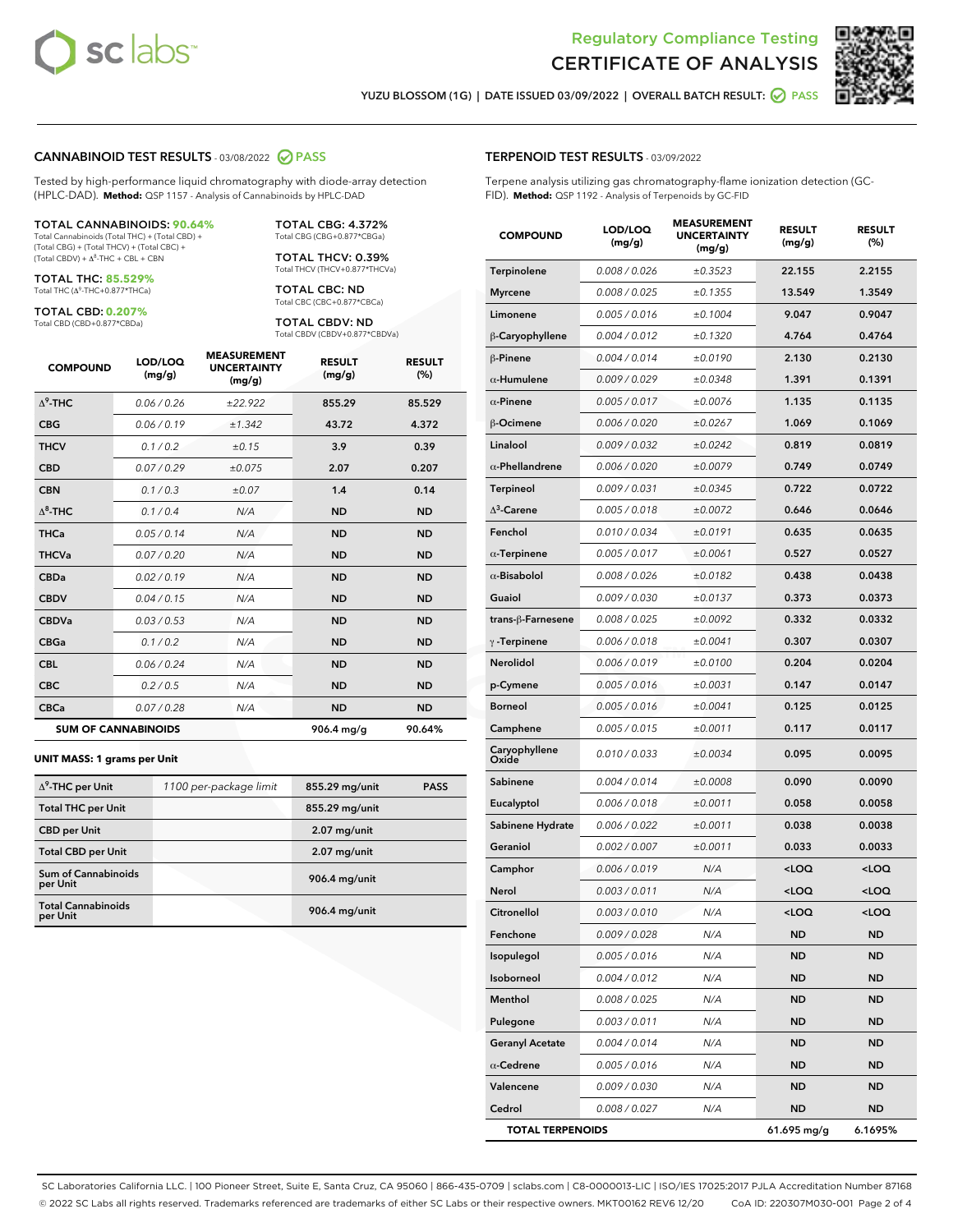



YUZU BLOSSOM (1G) | DATE ISSUED 03/09/2022 | OVERALL BATCH RESULT: ● PASS

#### CATEGORY 1 PESTICIDE TEST RESULTS - 03/09/2022 2 PASS

Pesticide and plant growth regulator analysis utilizing high-performance liquid chromatography-mass spectrometry (HPLC-MS) or gas chromatography-mass spectrometry (GC-MS). \*GC-MS utilized where indicated. **Method:** QSP 1212 - Analysis of Pesticides and Mycotoxins by LC-MS or QSP 1213 - Analysis of Pesticides by GC-MS

| 0.03 / 0.08<br>Aldicarb<br>$\ge$ LOD<br>N/A<br><b>ND</b><br>Carbofuran<br>0.02/0.05<br>$>$ LOD<br>N/A<br><b>ND</b> | <b>PASS</b><br><b>PASS</b> |
|--------------------------------------------------------------------------------------------------------------------|----------------------------|
|                                                                                                                    |                            |
|                                                                                                                    |                            |
| Chlordane*<br>0.03 / 0.08<br>N/A<br><b>ND</b><br>$\ge$ LOD                                                         | <b>PASS</b>                |
| 0.03/0.10<br><b>ND</b><br>Chlorfenapyr*<br>$\ge$ LOD<br>N/A                                                        | <b>PASS</b>                |
| 0.02/0.06<br>N/A<br><b>ND</b><br>Chlorpyrifos<br>$\ge$ LOD                                                         | <b>PASS</b>                |
| Coumaphos<br>0.02 / 0.07<br>$\geq$ LOD<br>N/A<br><b>ND</b>                                                         | <b>PASS</b>                |
| Daminozide<br>0.02 / 0.07<br>$>$ LOD<br>N/A<br><b>ND</b>                                                           | <b>PASS</b>                |
| <b>Dichlorvos</b><br>0.03 / 0.09<br>N/A<br>$\ge$ LOD<br><b>ND</b><br>(DDVP)                                        | <b>PASS</b>                |
| Dimethoate<br>0.03/0.08<br>N/A<br><b>ND</b><br>$>$ LOD                                                             | <b>PASS</b>                |
| 0.03/0.10<br><b>ND</b><br>Ethoprophos<br>$>$ LOD<br>N/A                                                            | <b>PASS</b>                |
| 0.02 / 0.06<br>N/A<br><b>ND</b><br>Etofenprox<br>$\ge$ LOD                                                         | <b>PASS</b>                |
| 0.03 / 0.08<br>N/A<br><b>ND</b><br>Fenoxycarb<br>$\ge$ LOD                                                         | <b>PASS</b>                |
| 0.03 / 0.08<br>$\ge$ LOD<br>N/A<br><b>ND</b><br>Fipronil                                                           | <b>PASS</b>                |
| Imazalil<br>0.02 / 0.06<br>$>$ LOD<br>N/A<br><b>ND</b>                                                             | <b>PASS</b>                |
| <b>Methiocarb</b><br>0.02 / 0.07<br>$\ge$ LOD<br>N/A<br><b>ND</b>                                                  | <b>PASS</b>                |
| N/A<br><b>ND</b><br>Parathion-methyl<br>0.03/0.10<br>$\ge$ LOD                                                     | <b>PASS</b>                |
| 0.03/0.09<br>$\ge$ LOD<br>N/A<br><b>ND</b><br><b>Mevinphos</b>                                                     | <b>PASS</b>                |
| Paclobutrazol<br>0.02 / 0.05<br>$\ge$ LOD<br>N/A<br><b>ND</b>                                                      | <b>PASS</b>                |
| 0.03/0.09<br>$>$ LOD<br>N/A<br><b>ND</b><br>Propoxur                                                               | <b>PASS</b>                |
| 0.03 / 0.08<br>N/A<br><b>ND</b><br>Spiroxamine<br>$\ge$ LOD                                                        | <b>PASS</b>                |
| <b>ND</b><br>Thiacloprid<br>0.03/0.10<br>$>$ LOD<br>N/A                                                            | <b>PASS</b>                |

#### CATEGORY 2 PESTICIDE TEST RESULTS - 03/09/2022 @ PASS

| <b>COMPOUND</b>          | LOD/LOQ<br>$(\mu g/g)$ | <b>ACTION</b><br><b>LIMIT</b><br>$(\mu g/g)$ | <b>MEASUREMENT</b><br><b>UNCERTAINTY</b><br>$(\mu g/g)$ | <b>RESULT</b><br>$(\mu g/g)$ | <b>RESULT</b> |
|--------------------------|------------------------|----------------------------------------------|---------------------------------------------------------|------------------------------|---------------|
| Abamectin                | 0.03/0.10              | 0.1                                          | N/A                                                     | <b>ND</b>                    | <b>PASS</b>   |
| Acephate                 | 0.02/0.07              | 0.1                                          | N/A                                                     | <b>ND</b>                    | <b>PASS</b>   |
| Acequinocyl              | 0.02/0.07              | 0.1                                          | N/A                                                     | <b>ND</b>                    | <b>PASS</b>   |
| Acetamiprid              | 0.02/0.05              | 0.1                                          | N/A                                                     | <b>ND</b>                    | <b>PASS</b>   |
| Azoxystrobin             | 0.02 / 0.07            | 0.1                                          | N/A                                                     | <b>ND</b>                    | <b>PASS</b>   |
| <b>Bifenazate</b>        | 0.01/0.04              | 0.1                                          | N/A                                                     | <b>ND</b>                    | <b>PASS</b>   |
| <b>Bifenthrin</b>        | 0.02/0.05              | 3                                            | N/A                                                     | <b>ND</b>                    | <b>PASS</b>   |
| <b>Boscalid</b>          | 0.03/0.09              | 0.1                                          | N/A                                                     | <b>ND</b>                    | <b>PASS</b>   |
| Captan                   | 0.19/0.57              | 0.7                                          | N/A                                                     | <b>ND</b>                    | <b>PASS</b>   |
| Carbaryl                 | 0.02/0.06              | 0.5                                          | N/A                                                     | <b>ND</b>                    | <b>PASS</b>   |
| Chlorantranilip-<br>role | 0.04/0.12              | 10                                           | N/A                                                     | <b>ND</b>                    | <b>PASS</b>   |
| Clofentezine             | 0.03/0.09              | 0.1                                          | N/A                                                     | <b>ND</b>                    | <b>PASS</b>   |

#### CATEGORY 2 PESTICIDE TEST RESULTS - 03/09/2022 continued

| <b>COMPOUND</b>               | LOD/LOQ<br>(µg/g) | <b>ACTION</b><br><b>LIMIT</b><br>(µg/g) | <b>MEASUREMENT</b><br><b>UNCERTAINTY</b><br>(µg/g) | <b>RESULT</b><br>(µg/g) | <b>RESULT</b> |
|-------------------------------|-------------------|-----------------------------------------|----------------------------------------------------|-------------------------|---------------|
| Cyfluthrin                    | 0.12 / 0.38       | $\overline{c}$                          | N/A                                                | <b>ND</b>               | <b>PASS</b>   |
| Cypermethrin                  | 0.11 / 0.32       | $\mathcal{I}$                           | N/A                                                | <b>ND</b>               | PASS          |
| <b>Diazinon</b>               | 0.02 / 0.05       | 0.1                                     | N/A                                                | <b>ND</b>               | <b>PASS</b>   |
| Dimethomorph                  | 0.03 / 0.09       | 2                                       | N/A                                                | <b>ND</b>               | <b>PASS</b>   |
| Etoxazole                     | 0.02 / 0.06       | 0.1                                     | N/A                                                | ND                      | <b>PASS</b>   |
| Fenhexamid                    | 0.03 / 0.09       | 0.1                                     | N/A                                                | <b>ND</b>               | <b>PASS</b>   |
| Fenpyroximate                 | 0.02 / 0.06       | 0.1                                     | N/A                                                | <b>ND</b>               | <b>PASS</b>   |
| Flonicamid                    | 0.03 / 0.10       | 0.1                                     | N/A                                                | <b>ND</b>               | <b>PASS</b>   |
| Fludioxonil                   | 0.03 / 0.10       | 0.1                                     | N/A                                                | ND                      | <b>PASS</b>   |
| Hexythiazox                   | 0.02 / 0.07       | 0.1                                     | N/A                                                | <b>ND</b>               | <b>PASS</b>   |
| Imidacloprid                  | 0.04 / 0.11       | 5                                       | N/A                                                | <b>ND</b>               | <b>PASS</b>   |
| Kresoxim-methyl               | 0.02 / 0.07       | 0.1                                     | N/A                                                | <b>ND</b>               | <b>PASS</b>   |
| <b>Malathion</b>              | 0.03 / 0.09       | 0.5                                     | N/A                                                | <b>ND</b>               | <b>PASS</b>   |
| Metalaxyl                     | 0.02 / 0.07       | $\overline{c}$                          | N/A                                                | <b>ND</b>               | <b>PASS</b>   |
| Methomyl                      | 0.03 / 0.10       | $\mathcal{I}$                           | N/A                                                | <b>ND</b>               | <b>PASS</b>   |
| Myclobutanil                  | 0.03/0.09         | 0.1                                     | N/A                                                | <b>ND</b>               | <b>PASS</b>   |
| Naled                         | 0.02 / 0.07       | 0.1                                     | N/A                                                | <b>ND</b>               | <b>PASS</b>   |
| Oxamyl                        | 0.04 / 0.11       | 0.5                                     | N/A                                                | <b>ND</b>               | <b>PASS</b>   |
| Pentachloronitro-<br>benzene* | 0.03 / 0.09       | 0.1                                     | N/A                                                | <b>ND</b>               | <b>PASS</b>   |
| Permethrin                    | 0.04 / 0.12       | 0.5                                     | N/A                                                | <b>ND</b>               | <b>PASS</b>   |
| Phosmet                       | 0.03 / 0.10       | 0.1                                     | N/A                                                | <b>ND</b>               | <b>PASS</b>   |
| Piperonyl<br><b>Butoxide</b>  | 0.02 / 0.07       | 3                                       | N/A                                                | <b>ND</b>               | <b>PASS</b>   |
| Prallethrin                   | 0.03 / 0.08       | 0.1                                     | N/A                                                | <b>ND</b>               | <b>PASS</b>   |
| Propiconazole                 | 0.02 / 0.07       | 0.1                                     | N/A                                                | <b>ND</b>               | <b>PASS</b>   |
| Pyrethrins                    | 0.04 / 0.12       | 0.5                                     | N/A                                                | <b>ND</b>               | <b>PASS</b>   |
| Pyridaben                     | 0.02 / 0.07       | 0.1                                     | N/A                                                | <b>ND</b>               | <b>PASS</b>   |
| Spinetoram                    | 0.02 / 0.07       | 0.1                                     | N/A                                                | <b>ND</b>               | <b>PASS</b>   |
| Spinosad                      | 0.02 / 0.07       | 0.1                                     | N/A                                                | <b>ND</b>               | <b>PASS</b>   |
| Spiromesifen                  | 0.02 / 0.05       | 0.1                                     | N/A                                                | <b>ND</b>               | <b>PASS</b>   |
| Spirotetramat                 | 0.02 / 0.06       | 0.1                                     | N/A                                                | <b>ND</b>               | <b>PASS</b>   |
| Tebuconazole                  | 0.02 / 0.07       | 0.1                                     | N/A                                                | <b>ND</b>               | <b>PASS</b>   |
| Thiamethoxam                  | 0.03/0.10         | 5                                       | N/A                                                | ND                      | <b>PASS</b>   |
| Trifloxystrobin               | 0.03 / 0.08       | 0.1                                     | N/A                                                | <b>ND</b>               | <b>PASS</b>   |

SC Laboratories California LLC. | 100 Pioneer Street, Suite E, Santa Cruz, CA 95060 | 866-435-0709 | sclabs.com | C8-0000013-LIC | ISO/IES 17025:2017 PJLA Accreditation Number 87168 © 2022 SC Labs all rights reserved. Trademarks referenced are trademarks of either SC Labs or their respective owners. MKT00162 REV6 12/20 CoA ID: 220307M030-001 Page 3 of 4